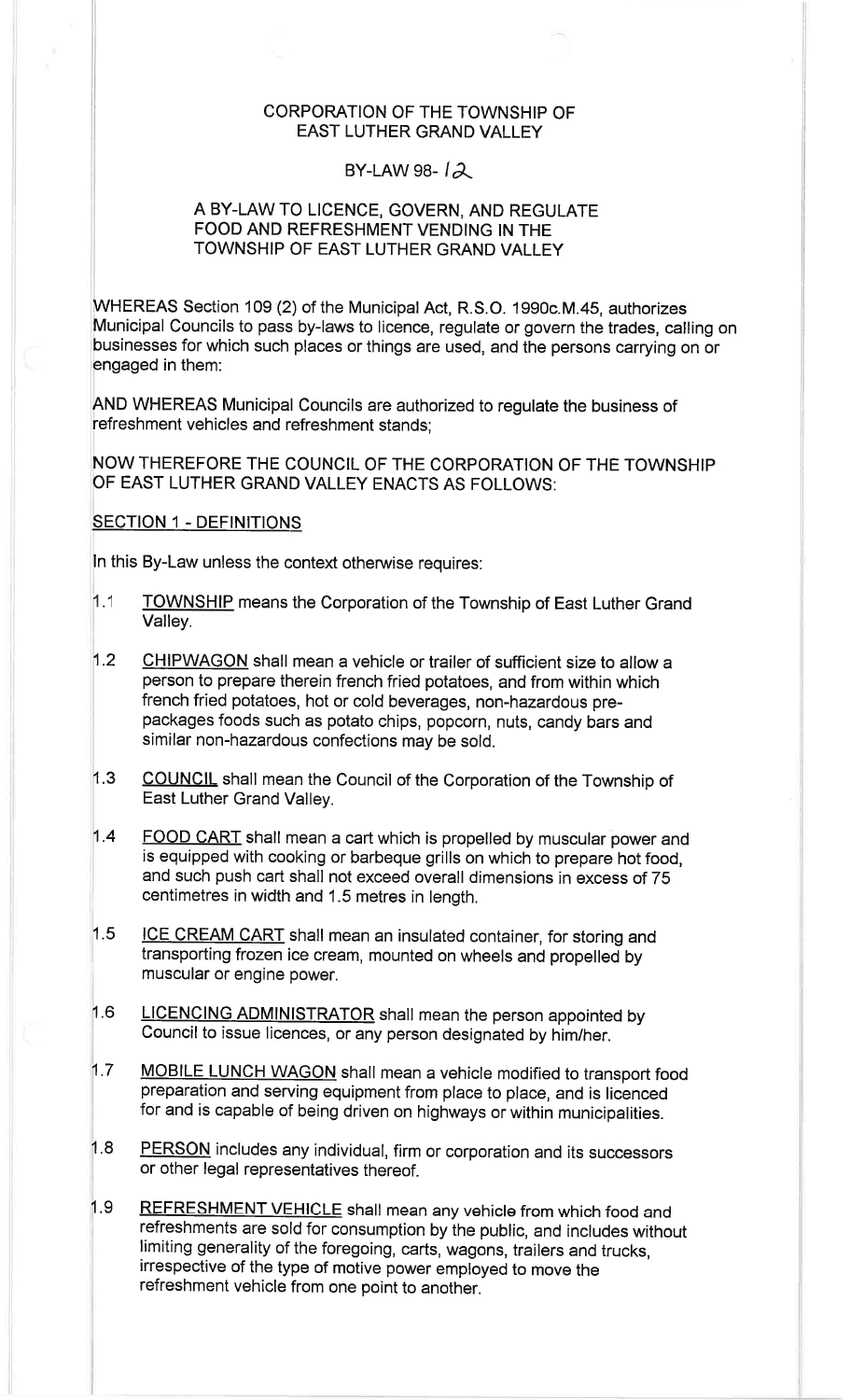- 1.10 <u>REFRESHMENT STAND</u> shall mean any facility other than a permanen establishment form which food and refreshments are sold for consumption by the public, but does not include a refreshment vehicle.
- ,1.11 WASTE as defined in By-Law 95-18 as Household waste.
- 1.12 <u>RECYCLABLE ITEMS</u> as defined as Blue Box Items in By-Law 95-18

## SECTION 2 - GENDER NEUTRAL

2.1 Where in this by-law the word "his" is used it shall be understood that the words "her" may also be used without changing the meaning or requirements of the provisions set out herein.

## **SECTION 3 - LICENCING PROVISIONS**

- 3.1 No person shall engage in or carry on any of the occupations, trades, callings or businesses listed in column 1 of Schedule "A' attached to, and forming part of this By-Law within the Township of East Luther Grand Valley, unless and until he has received approval of an application from the Council of the Corporation of the Township of East Luther Grand Valley and a licence has been issued by the Licencing Administrator, and that the fee as set out in Schedule "A' has been paid.
- 3.2 No licence shall be issued until the fee therefore has been paid and there shall be no refund or reduction for any part of any year.
- 3.3 Upon submission of an application, provided by the Licencing Administrator, which has been completed and signed by the applicant, and which has received approval of the Council of the Corporation of the Township of East Luther Grand Valley, a licence will be issued.
- No Licence shall be granted with respect to any refreshment vehicle or refreshment stand until the Licencing Administrator has received from those listed below a written statement certifying compliance with their standards: 3.4
	- 1. Medical Officer of Health
	- 2. Fire Department
	- 3. Public Works Department
- 3.5 No licence shall be granted with respect to any refreshment vehicle or refreshment stand until the Licencing Administrator has received a copy of the insurance policy described in 4.1 (f).
- The Licence shall be for the calendar year in which it is issued and shall expire on the 31st day of December next following the date of issue. 3.6
- 3.7 The provisions of this By-law require that a licence be issued each current year and that a licence must be applied for and approved, under the regulations set out in Section 3.1 to 3.S.
- 3.8 All vehicles to which I licence applies may be inspected at all reasonable times by any police officer, municipal law enforcement officer or by <sup>a</sup> public health inspector.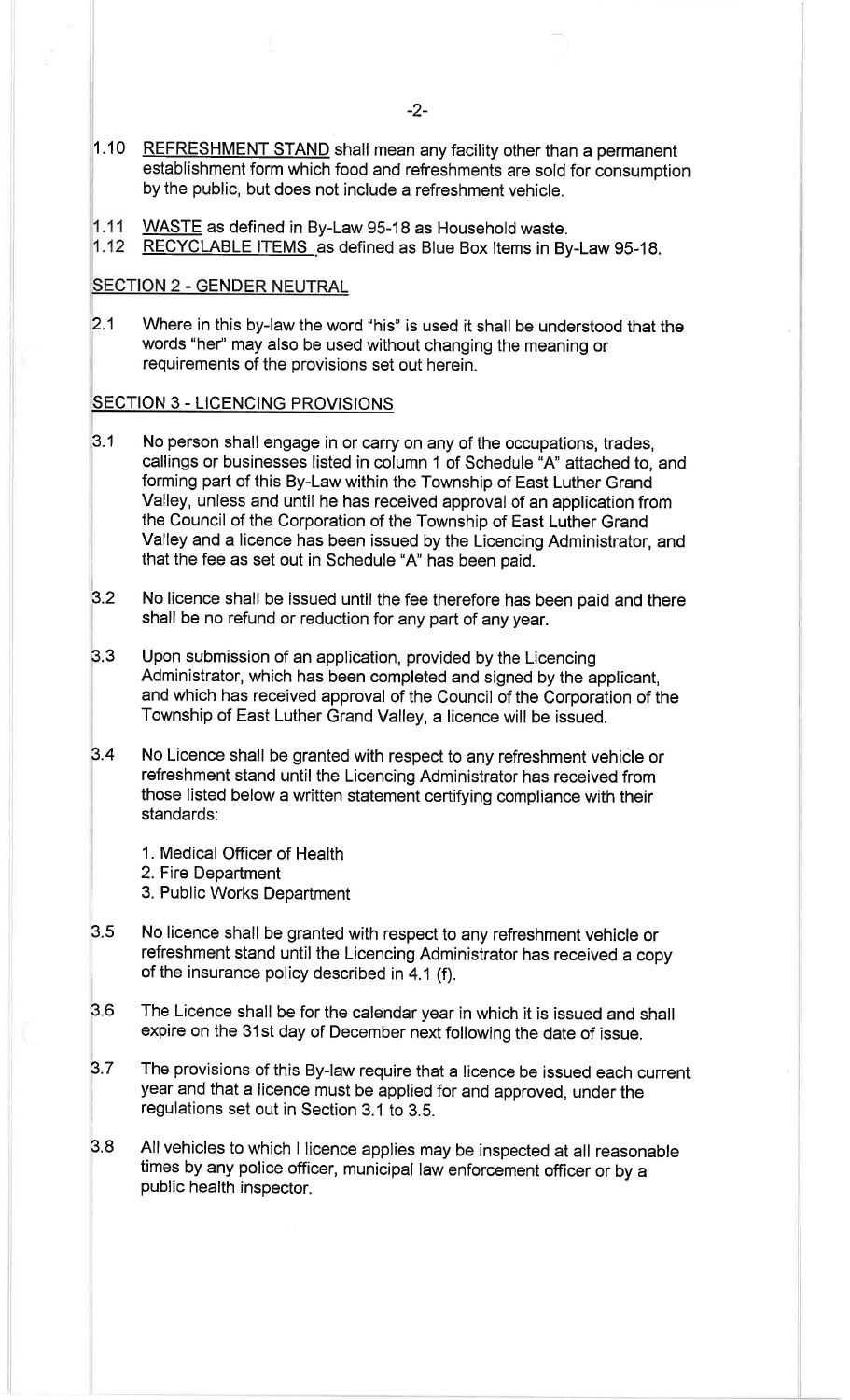- 3.9 Each person obtaining a licence which applies to a refreshment vehicle or refreshment stand shall keep the licence posted in a conspicuous place on such vehicle, and the licence shall remain posted so long as it is in force.
- 3.10 (a) Subject to the Statutory Powers Procedure Act, the Council may revoke any licence granted herein, is not bound to give any reasons for so doing, and the decision of Council in this regard is not open to question or review by any Court.
	- (b) Without restricting the generality of paragraph (a) of this subsection, any licence may be revoked by reason of a violation of this By-Law, the failure of the Licensee to comply with any of the provision of this By-Law, or the failure by the Licensee to maintain the minimum standard and requirements necessary for licencing in the first instance.

## SECTION 4 - PROVISION APPLICABLE TO ALL REFRESHMENT VEHICLES AND REFRESHMENT STANDS

- 4.1 No person shall:
	- (a) Operate a refreshment vehicle in contravention of the Highway Traffic Act;
	- (b) Operate a refreshment vehicle or refreshment stand unless he is wearing clean clothes and is neat and clean in appearance;
	- (c) Operate a refreshment vehicle or refreshment stand if, upon request by a Public Health lnspector, or any person named by a Public Health lnspector, before or after such request he fails to provide a Certificate from a qualified physician certifying the good health of the operator;
	- (d) Operate a refreshment vehicle or refreshment stand if the sanitary condition of which is not satisfactory to any public health inspector;
	- (e) Operate a refreshment vehicle or refreshment stand which has not been approved by ta public health inspector prior to the commencement of the operatíon of the vehicle in the calendar year to which the licence relates;
	- (f) Operate a refreshment vehicle or refreshment stand unless he takes out and keeps in force during such operation a comprehensive policy of public liability and property damage insurance acceptable to the Corporation of the Township of East Luther Grand Valley providing insurance coverage in respect of any one accident to the limit of one million dollars (\$1,000,000.00) exclusive of interest costs, against loss or damage resulting from bodily injury to or death of one or more persons and loss of or damage to property. Such policy or policies shall name the Corporation of the Township of East Luther Grand Valley as an additional insured thereunder, and also that the Corporation of the Township of East Luther Grand Valley be indemnified by the operator of the vehicle so that if a law suit was filed against the Township notwithstanding that this person had general liability insurance, the operator or owner of the licence or vehicle would be required to pay to the Township any and all costs that they incurred, or losses suffered by the Township, as a result of the law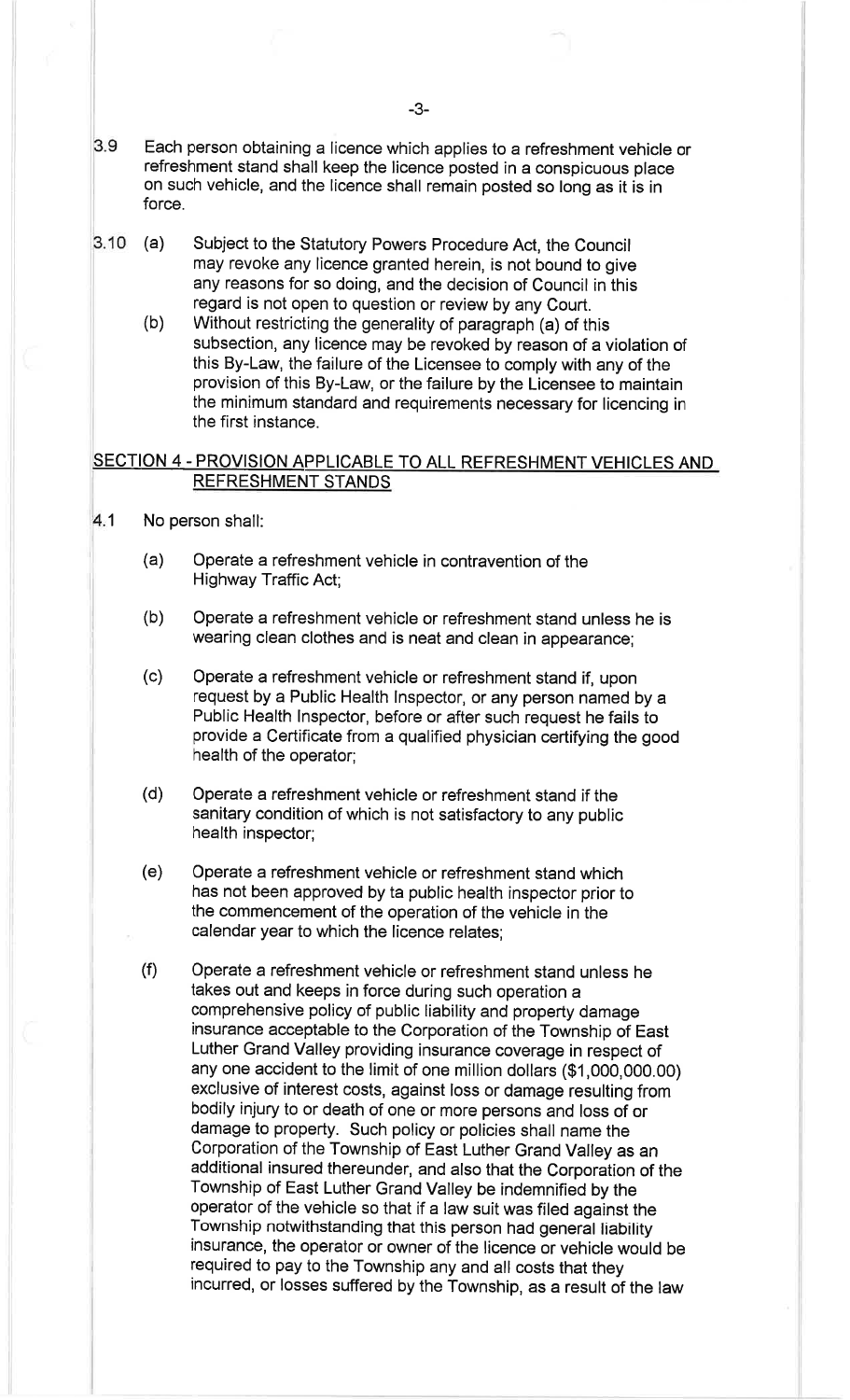suit.

- (g) Operate a refreshment vehicle or refreshment stand unless there is posted up with the licence a certificate as to insurance required by paragraph (f) of this subsection 4.1
- (h) Operate a refreshment vehicle or refreshment stand from which is sold heated or cooked food unless such refreshment vehicle or refreshment stand is capable of maintaining the prepared food at a temperature of not less that 65 degrees Celsius;
- (t) Operate a refreshment vehicle or refreshment stand from which is sold milk, unless the refreshment vehicle or refreshment stand is capable of maintaining the milk at a temperature of not more that 5 degrees Celsius.
- 42
	- Refreshment stands may not operate in the following areas:<br>(a) ln front of the Grand Valley & District Community Centre or Lions Club Park without the approval of the Community Centre Board or the Lions Club.

## SECTION 5 - PROVISIONS APPLICABLE TO FOOD CARTS

- 5.1 The number of licences issued annually for food carts shall not be limited
- 5.2 No person shall;
	- Operate a food cart in any park area (a)
	- Operate a food cart unless he provides on the food cart or in close proximity to the food cart, a waste receptacle and recyclable receptacle the volume of which is not less than 0.42 cubic metres and ensure that all garbage in the vicinity of the food cart is placed in the waste receptacle or recyclable receptacle before leaving the area. (b)
	- (c) Sell from the food cart any food unless the food is wrapped and sold in individual, single-serving packages or disposable containers, and serviettes are provided for customers;
	- (d) Sell from the food cart any goods, wares or merchandise or other items other that refreshments, food stuffs and containers;
- 5.3 Food Carts may not operate in the following areas:
	- (a) ln front of the Grand valley & District Community centre or Lions club Park without the approval of the community centre Board or the Lions Club.

## SECTION 6 - PROVISIONS APPLICABLE TO ICE CREAM CARTS

- 6.1 The number of licenses issued annually for ice cream carts shall not be limited.
- 
- 6.2 No person shall: (a) Operate an ice cream cart, unless he provides at all times during the operation of the ice cream cart, on the ice cream cart, or in close proximity to the ice cream cart, a waste receptacle, the volume of which is not less than 0.014 metres: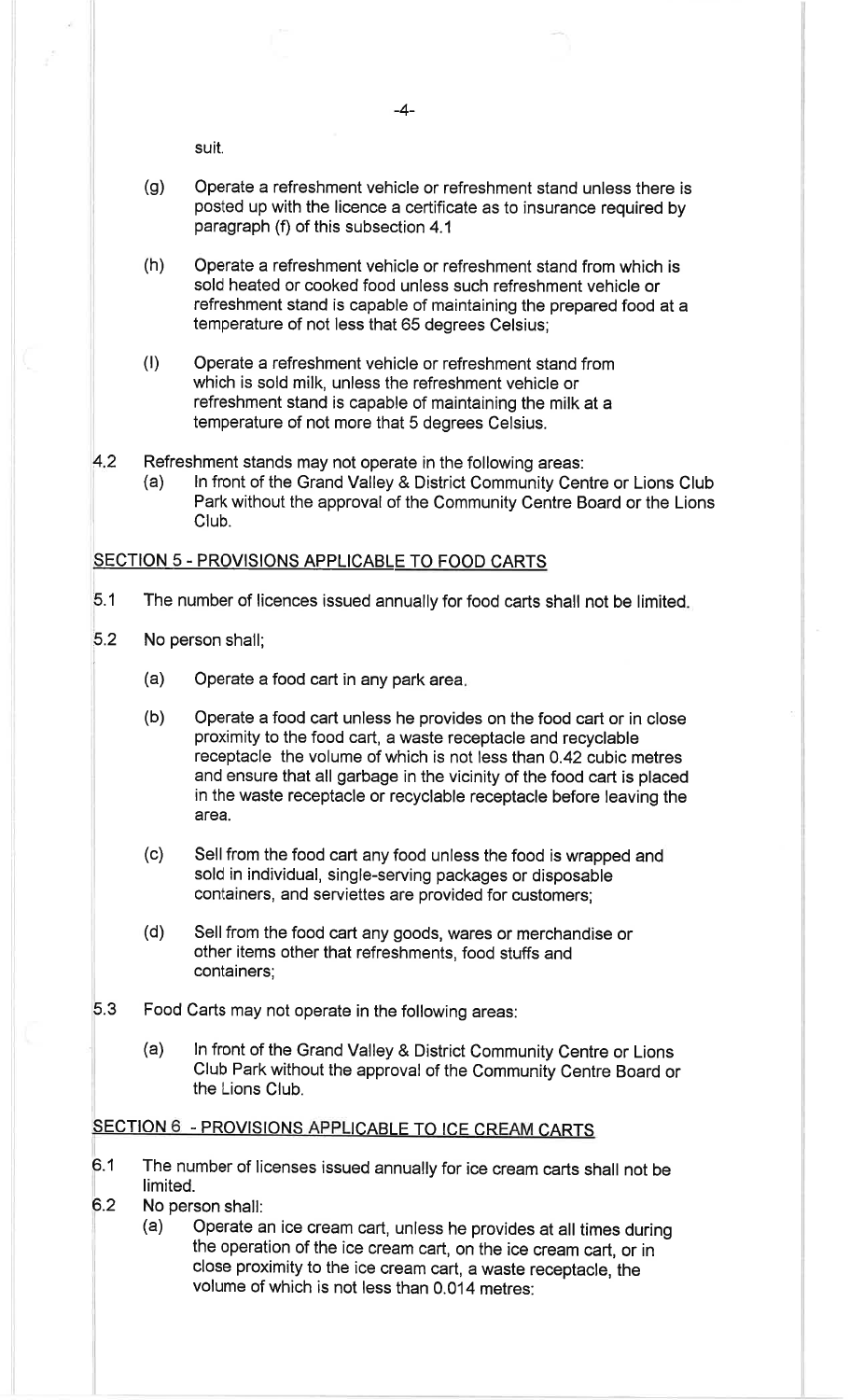- (b) Operate an ice cream cart from which is sold ice cream or frozen refreshments, unless the ice cream and frozen refreshments are wrapped and sold in individual, single servíng packages or disposable containers, and serviettes are provided for customers;
- (c) Operate an ice cream cart from which is sold heated or cooked food;
- (d) Operate an ice cream cart from which is sold milk or any beverages; or
- (e) Sell from the ice cream cart any goods, wares or merchandise or other item other than ice cream and frozen refreshments.
- 6.3 lce Cream Carts may not operate in the following areas;
	- (a) ln Front of the Grand Valley & District Community Centre and Grand Valley Lions Club Park without the approval of the Community Centre Board or the Lions Club.

## SECTION 7 - PROVISIONS APPLICABLE TO CHIPWAGONS

- The number of licences issued annually for chipwagons shall not be limited. 7.1
- Except as provided in paragraph 7.3, chipwagons may operate from any legal parking space provided that an applicable parking fee or other fee associated with occupying the space has been paid as required.  $7.2$
- 7.3 Chipwagons may not operate in the following areas.
	- (a) ln front of the Grand Valley & District Community Centre and the Grand Valley Lions Club Park without approval of the Community Centre Board or the Lions Club.
- 7.4 No person shall:
	- (a) Operate a chipwagon in areas in the Township other than the areas approved by Council;
	- (b) Operate a chipwagon on a sidewalk:
	- (c) Operate a chipwagon in a park area.
	- (d) Operate a chipwagon, unless he provides at all times during the operation of the chipwagon, in close proximity to the chipwagon, a waste receptacle and recyclable receptacle the volume of which is not less than 0.42 cubic metres, and ensure that all garbage in the vicinity of the chipwagon is placed in the waste receptacle or recyclable receptacle before leaving the area.
	- (e) Sell from the chipwagon any sandwich, cake, donut, hot dog, hamburger or other food unless the food is wrapped and sold in individual, self-serving packages or disposable containers, and
	- (f) Sell from the chipwagon any goods, wares or merchandise or other item other than refreshments, food stuffs and confections;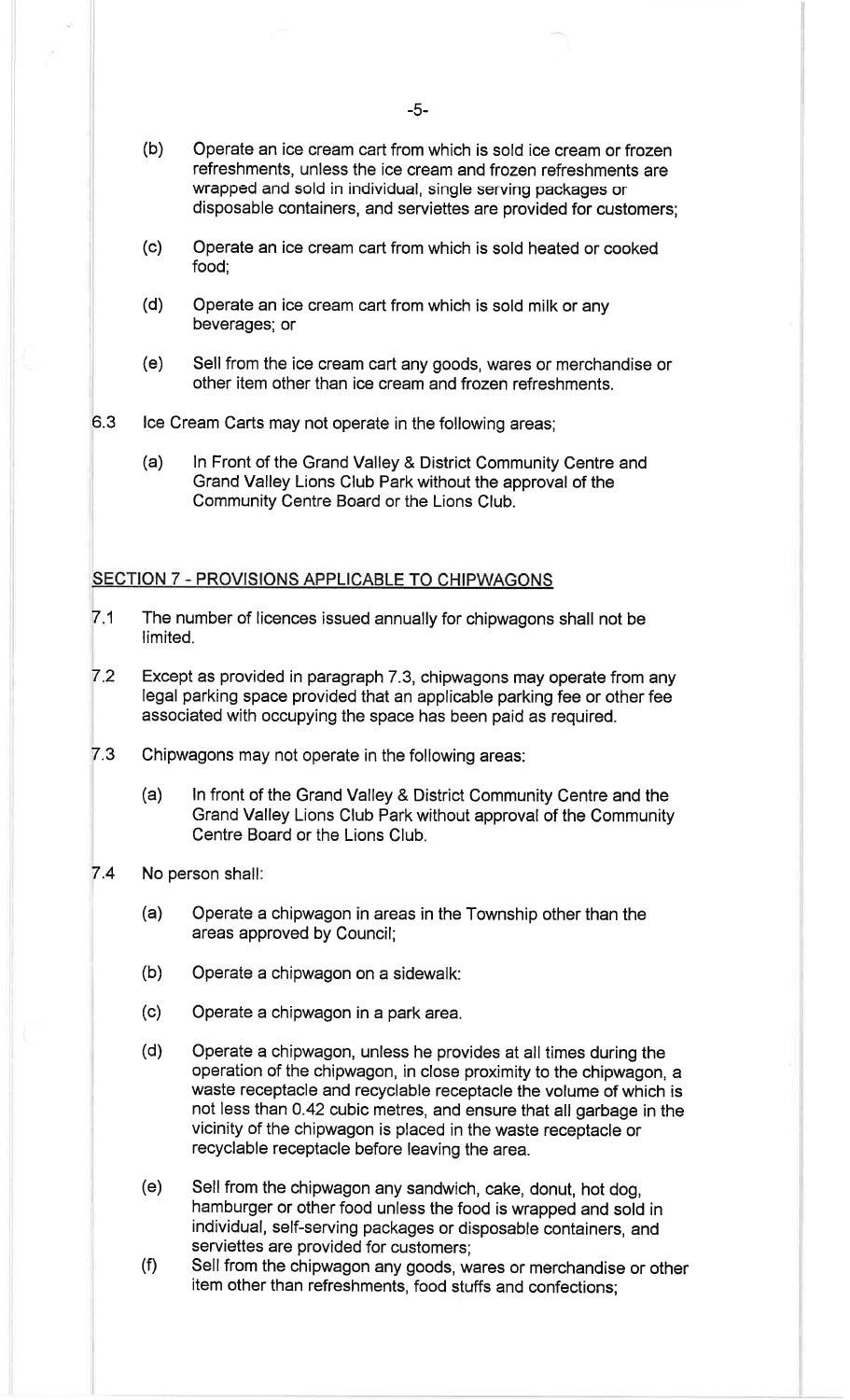## SECTION 8 - PROVISIONS APPLICABLE TO MOBILE LUNCH WAGONS

- 8.1 The number of licences issued annually for lunch wagons shall not be listed.
- 8.2 No person shall:
	- (a) Operate a mobile lunch wagon in any Municipal Park.
	- (b) Operate a mobile lunch wagon on a sidewalk;
	- (c) Operate a mobile lunch wagon unless he provides at all times during the operation on or within the lunch wagon, a waste receptacle the volume of which is not less than O.O14 cubic metres and recyclable receptacle.
	- (d) Sell from the mobile lunch wagon any food unless the food is wrapped and sold in individual, single serving packages or disposable containers, and serviettes are provided for customers;
	- (e) Sell from the mobile lunch wagon any goods, wares or merchandise or other item other than refreshments, food stuffs and confections.

Mobile lunch wagons may not operate in the following areas;<br>(a) In front of the Grand Valley & District Community Centre and Grand Valley Lions Club Park without approval of the Community Centre Board or the Lions Club.

### **SECTION 9 - EXEMPTIONS:**

Non-profit Service Groups are required to obtain a licence to operate any mobile food vehicle as defined in this by-law, they are however, exempt from the required licencing fee.  $9.1$ 

#### SECTION 10 - CONTRAVENTION

- 0.1 Any person who contravenes any provision of this By-Law ís guilty of an offence and is subject to a fine of not less than \$250.00 and not more than \$5,000.00.
- $10.2$ This By-law shall be enforced by the By-Law Enforcement officer of the Township of East Luther Grand Valley.

## SECTION 11 - EFFECTIVE DATE

11.1 This By-Law shall come into force on the  $H_+$  day of  $APR_{L+}$ <sup>1</sup>998.

BY-LAW READ A FIRST AND SECOND TIME THIS IH DAY OF  $RPRI$ 1998

**REEVE CLERK** BY-LAW READ A THIRD TIME AND PASSED THIS  $|$   $|$ DAY OF  $\hat{H}PR_{IL}$ , 1998

**ERK** c

?

REEVE